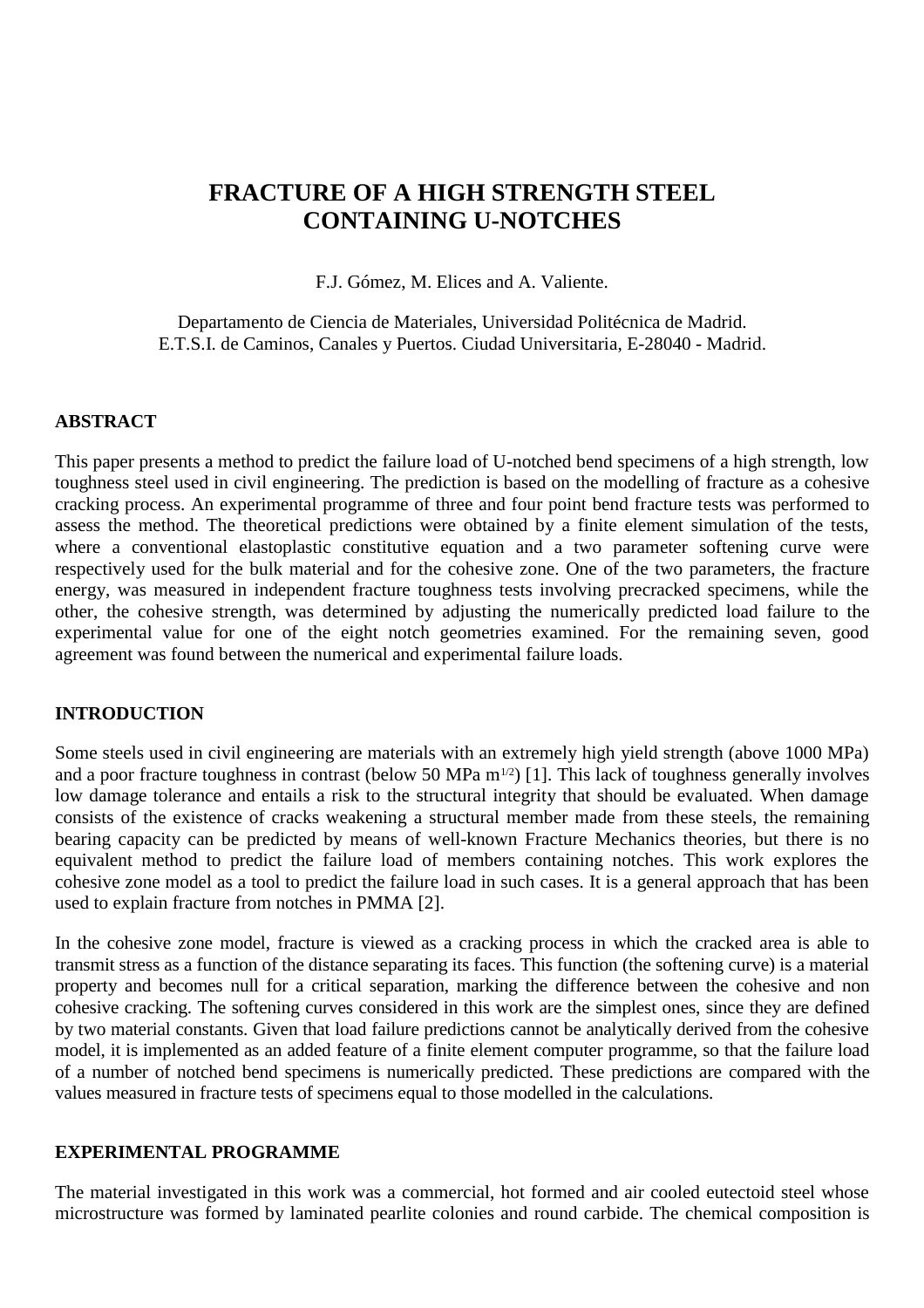given in Table 1. The steel was supplied in 36-mm diameter bars and the specimens for all the mechanical tests were machined from the central part of the bars, with the largest dimension parallel to the bar axis.

The stress-strain curve shown in Fig. 1 was obtained from tensile and compressive testing. The yield tensile strength is approximately twice the yield compressive strength, the Bauschinger effect being very pronounced. Consequently, the strain hardening capacity in tension and compression is very different, as Fig 1 shows. The mechanical properties obtained from the stress-strain curve are given in Table 1. This table also includes the fracture toughness of the steel, measured according to ASTM E 399 [3] standard by using fatigue precracked bend specimens 16 mm thick.



**Figure 1:** Tensile and compressive stress-strain curves of the tested steel.

TABLE 1

CHEMICAL COMPOSITION AND MECHANICAL PROPERTIES OF THE TESTED STEEL C 0.65 % Elastic modulus 208 GPa<br>S 0.70 % Tensile yield strength 1143 MPa Tensile yield strength Mn 1.20 % Compressive yield strength 625 MPa  $\begin{array}{|c|c|c|c|c|c|}\n\hline\n P & 0.014 \% & \text{Tensile strength} & 1285 MPa \\
\hline\n S & 0.018 \% & \text{Maximum uniform elongation} & 6.7 \% & \hline\n\end{array}$  $0.018\%$  | Maximum uniform elongation | 6.7 %  $V \begin{array}{|c|c|} \hline 0.25\% & \text{Fracture toughness} \hline \end{array}$  33 MPam<sup>1/2</sup> 33.5 mm **Series B** 



Figure 2: Notch geometries and bending devices of the two test series.

60 mm

60 mm

The fracture tests of notched specimens were performed by flexural loading of rectangular beams (7 mm thick, 14 mm wide and 60 mm long) containing U notches 7 mm deep at the middle cross section (Fig.2). The two test series included the same four notch radii (nominally, 0.1, 0.2, 0.5 and 1 mm) but differes in the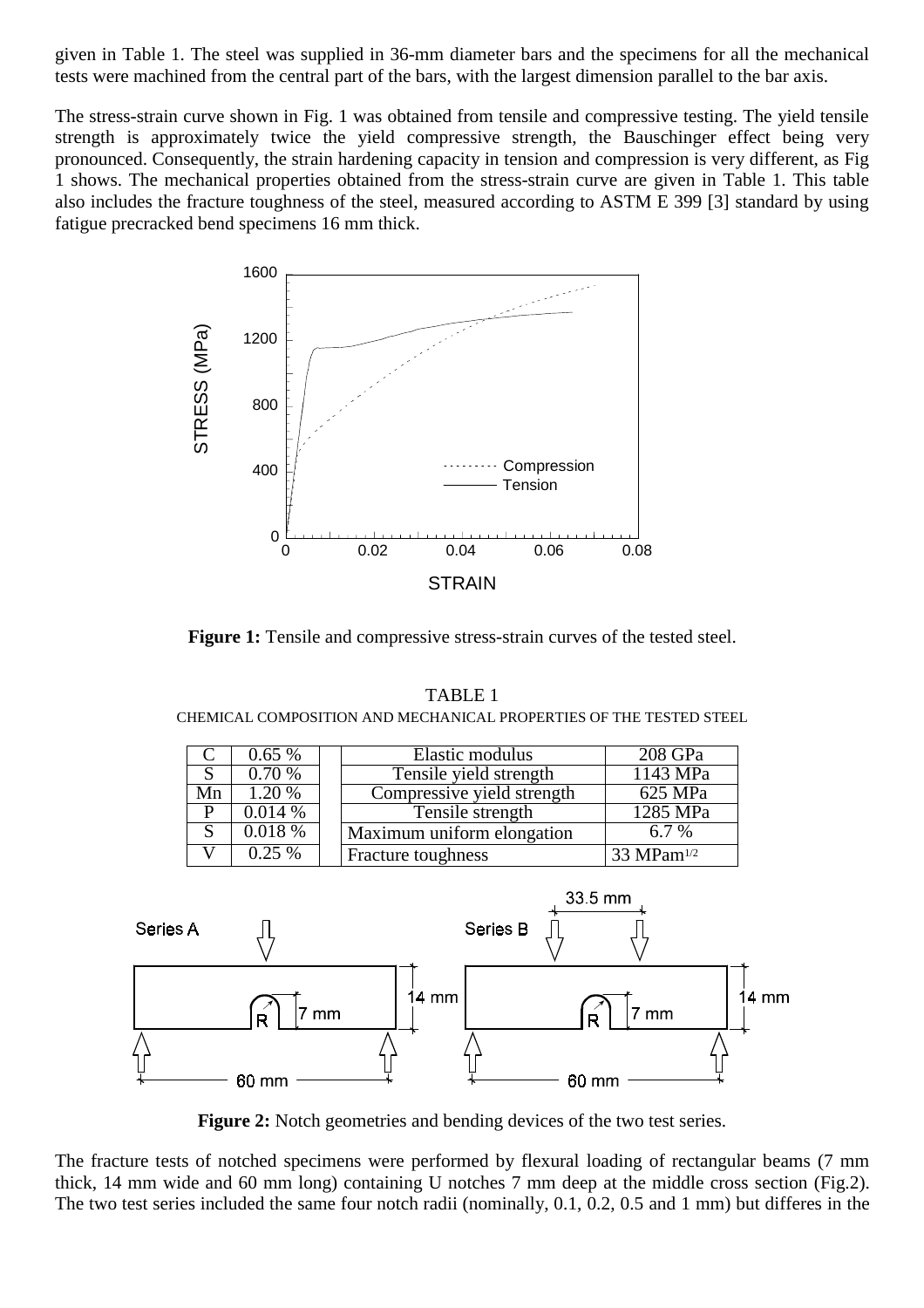bending device. Four specimens nominally identical were tested for each test of the two series. The bending device of Series A was the three-point one of Fig 2, but in Series B it was changed to the four-point one of Fig 2.

The specimens were notched by two different procedures: electroerosion for the notch radii of 0.5 and 1 mm, and mechanical cutting by a diamond wire for the notch radii of 0.1 and 0.2 mm. Since the cohesive model is very sensitive to the notch geometry [2], the depth and specially the radius of each notch were carefully measured before testing by means of a profile projector at low magnification. Table 2 gives the mean values and the scatter for the four specimens nominally of the same geometry.

| Series A          |                 | Series B          |                 |  |  |
|-------------------|-----------------|-------------------|-----------------|--|--|
| $R$ (mm)          | $a$ (mm)        | $R$ (mm)          | $a$ (mm)        |  |  |
| $0.101 \pm 0.001$ | $7.0 \pm 0.3$   | $0.106 \pm 0.004$ | $6.84 \pm 0.09$ |  |  |
| $0.171 \pm 0.006$ | $7.0 \pm 0.2$   | $0.171 \pm 0.005$ | $7.09 \pm 0.06$ |  |  |
| $0.505 \pm 0.002$ | $6.96 \pm 0.04$ | $0.498 \pm 0.002$ | $6.98 \pm 0.01$ |  |  |
| $1.00 \pm 0.01$   | $6.96 \pm 0.06$ | $1.000 \pm 0.002$ | $7.00 \pm 0.03$ |  |  |

| TABLE 2                                      |
|----------------------------------------------|
| MEASURED DIMENSIONS OF THE NOTCHED SPECIMENS |



**Figure 3:** Load-CMOD curves obtained in the fracture tests of notched specimens (Series A).

TABLE 3 MEASURED FAILURE LOAD OF THE TESTED NOTCHED SPECIMENS

| Series A       |                  | Series B         |                   |
|----------------|------------------|------------------|-------------------|
| Notch radius   | Failure load     | Notch radius     | Failure load      |
| $0.1$ mm       | $8.9 \pm 0.1$ kN | $0.1 \text{ mm}$ | $16.90\pm0.06$ kN |
| $0.2$ mm       | $7.1 \pm 0.2$ kN | $0.2 \text{ mm}$ | $14.20\pm0.03$ kN |
| $0.5$ mm       | $5.1 \pm 1.3$ kN | $0.5$ mm         | $11.1 \pm 1.6$ kN |
| $1 \text{ mm}$ | $5.1 \pm 1.0$ kN | $1 \text{ mm}$   | $9.8 \pm 2.1$ kN  |

The tests were made by imposing a constant crack mouth opening displacement rate (CMOD control), which was measured by a strain gauge extensometer attached to the face of the specimen where the notch ended.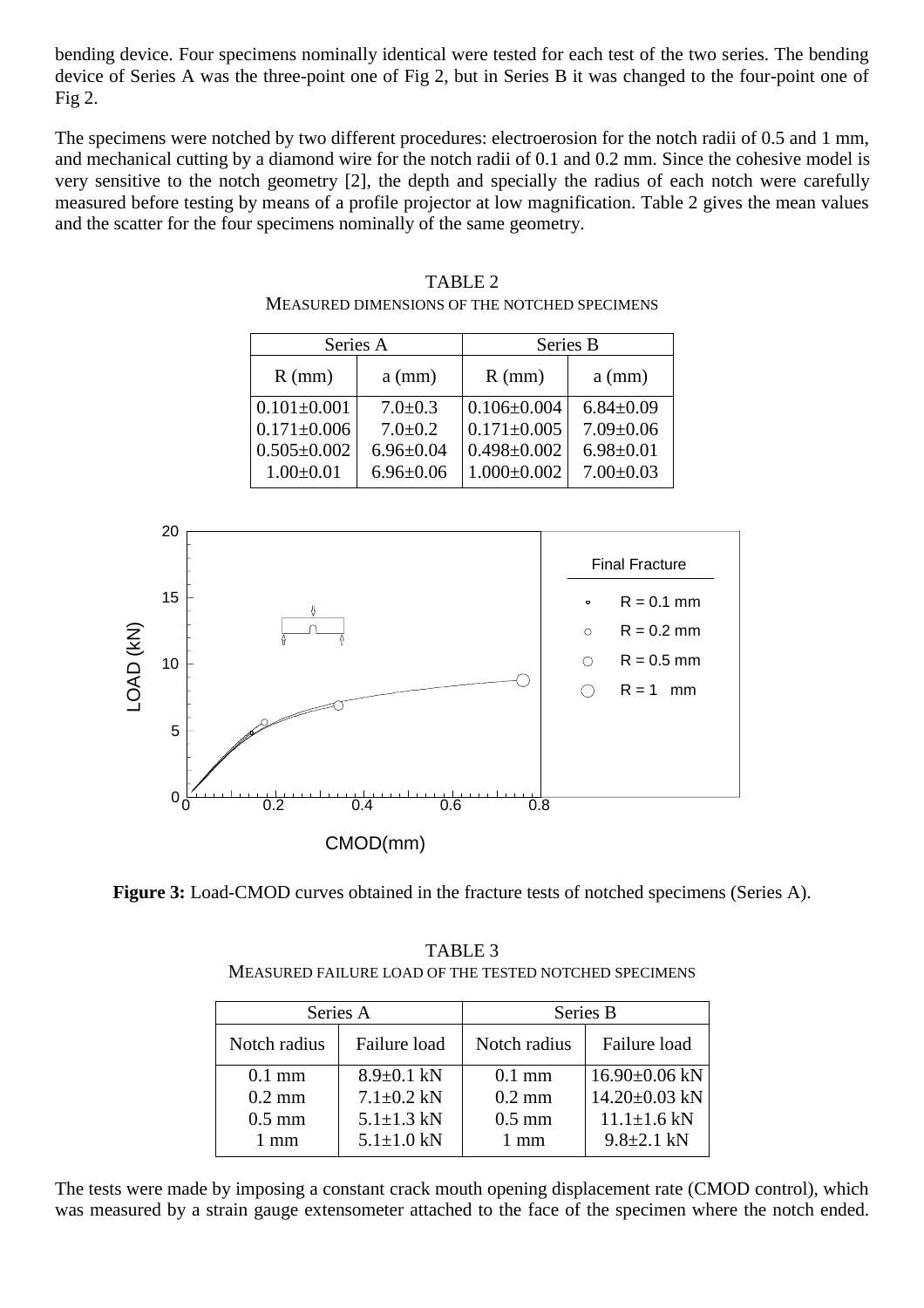The Load-CMOD curve was recorded up to final fracture in each test. Fig. 3 and 4 show these curves for one of the four repeated tests and Table 3 gives the measured failure load with the experimental scatter.



**Figure 4:** Load-CMOD curves obtained in the fracture tests of notched specimens (Series B).

### **THEORETICAL BACKGROUND**

The cohesive zone model was introduced in 1960s by Barenblatt [4] and Dugdale [5] to model the material response to the crack elastic stress singularity, but the current formulation is due to Hillerbourg [6] who generalized the model to account for the fracture of uncracked solids. Generally, the cohesive crack theory is applied to quasi-fragile materials such as concrete or ceramics [7], but recently it has been extended to polymeric and metallic materials such as PMMA [2] and aluminium [8].

In this theory, fracture is viewed as a cracking process that initiates at the point where the maximum principal stress  $\sigma_1$  reaches the cohesive strength f<sub>t</sub>, a material constant. This crack consists of a displacement discontinuity surface inside the material that propagates perpendicularly to the direction of  $\sigma_{I}$ . The cracked area is able to transmit stress between its faces as a function  $\sigma = f(w)$  of the normal displacement discontinuity w. This occurs up to a critical value  $w_c$  from which the transmitted stress vanishes, the cracked area able to transmit stress is the cohesive crack, and the cracking process transforms from cohesive into real for normal displacement discontinuities greater than  $w_c$ .

The function

$$
\sigma = f(w) \tag{1}
$$

is a material property called the softening curve that becomes null for  $w > w_c$  and whose value at the origin is  $f_t(f(0)) = f_t$ ). The area enclosed under the softening curve:

$$
G_F = \int_0^{w_c} (w) dw
$$
 (2)

is the fracture energy  $G_F$ , since it coincides with the value of the energy release rate G that produces the brittle fracture of a cracked solid of the cohesive material [9]. The softening curves assumed in this work to predict failure loads are the rectangular functions  $f(w) = f(0) = f_t$  for  $0 \cdot w < w_c$  and  $f(w) = 0$  for  $w > w_c$ . Despite being the simplest ones they have been satisfactorily used for other materials [2, 8]. These curves are determined by the two values that represent the sides of the rectangle, the cohesive strength  $f_t$  and the critical displacement w<sub>c</sub>, or alternatively by one of the sides and the area, namely, the cohesive strength  $f_t$  and the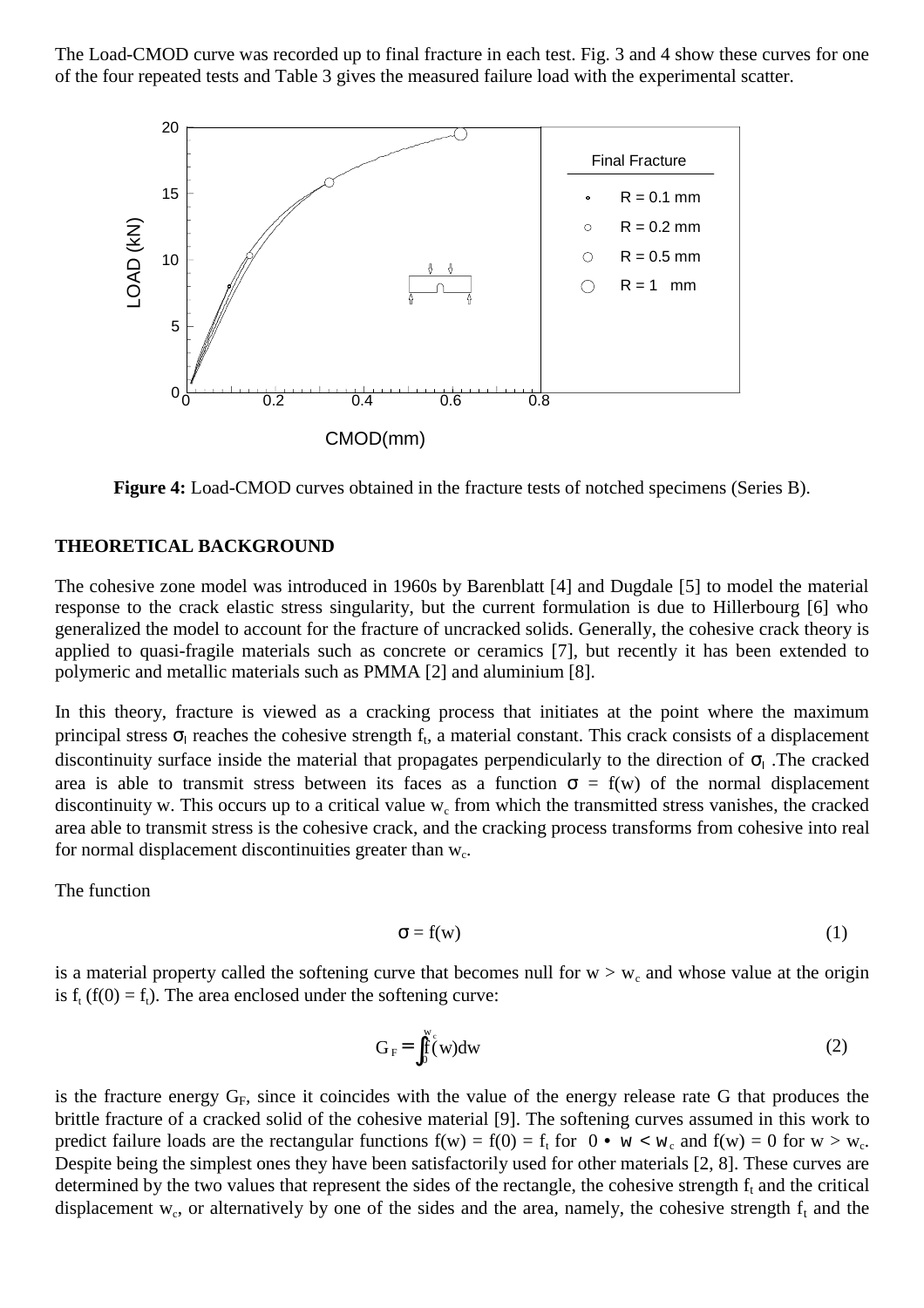fracture energy  $G_F$ . The value of  $G_F$  can be experimentally found from a plain strain fracture toughness test of the cohesive material, where the brittle fracture of a precracked specimen occurs. The plain strain fracture toughness  $K_{Ic}$ , the elastic modulus E, the Poisson's ratio v and the fracture energy  $G_F$  can be related with the aid of the J integral when calculated at fracture along a contour surrounding the crack tip and not passing through the cohesive crack [9]. The relationship is:

$$
G_F = (1 - v^2) \frac{K_E^2}{E}
$$
 (3)

It has been shown [10] that this brittle behaviour of a cohesive material in a fracture toughness test requires specimens with all the dimensions roughly one order of magnitude greater than a characteristic length of the material,  $l_{ch}$ , defined as:

$$
l_{ch} = \frac{EG_F}{f_t^2}
$$
 (4)

#### **NUMERICAL PREDICTIONS**

With a few exceptions, the cohesive model does not allow the analytical determination of the stress and strain field, so in practice, finite element calculations incorporating the cohesive cracking are necessary to predict failure loads on the basis of this theory. For the U–notched specimens of the steel tested in this work, a finite element commercial programme Abaqus [11] was used, with special elements in the ligament of the notch to allow the cohesive cracking. The loading and geometrical mirror symmetry facilitates the task of complementing the finite element calculation method with the cohesive cracking, since the cracking path is known to follow the symmetry plane.



**Figure 5:** Type of finite element mesh used to apply the cohesive model to bend U–notched specimens.

The type of finite element mesh employed in the calculations is depicted in Fig 5. It was only necessary to construct the mesh of a half of each specimen due to the mirror symmetry. The elements used for the bulk material were conventional, linear, plane strain elements with four integration points. The size of the elements ranged from 5 µm at the notch root to 0.4 mm far from the notch. The constitutive equation adopted for the bulk material was that of a conventional elastic-plastic material obeying the Von Mises yield criterion and having the strain hardening and the Bauschinger effect shown by the stress-strain curve of Fig 1.

The special elements used for reproducing the cohesive cracking were one-dimensional with two nodes and no initial length. They were placed along the specimen ligament, at the symmetry plane, with a node joined to the plane but free to move on it, and the other shared with the bulk elements of the contiguous layer. A user material subroutine was specifically developed to integrate the special elements into the general finite element mesh. The length of the special elements can increase, giving rise to an attractive force between the nodes which depends on the element length. This dependence, the constitutive equation of the especial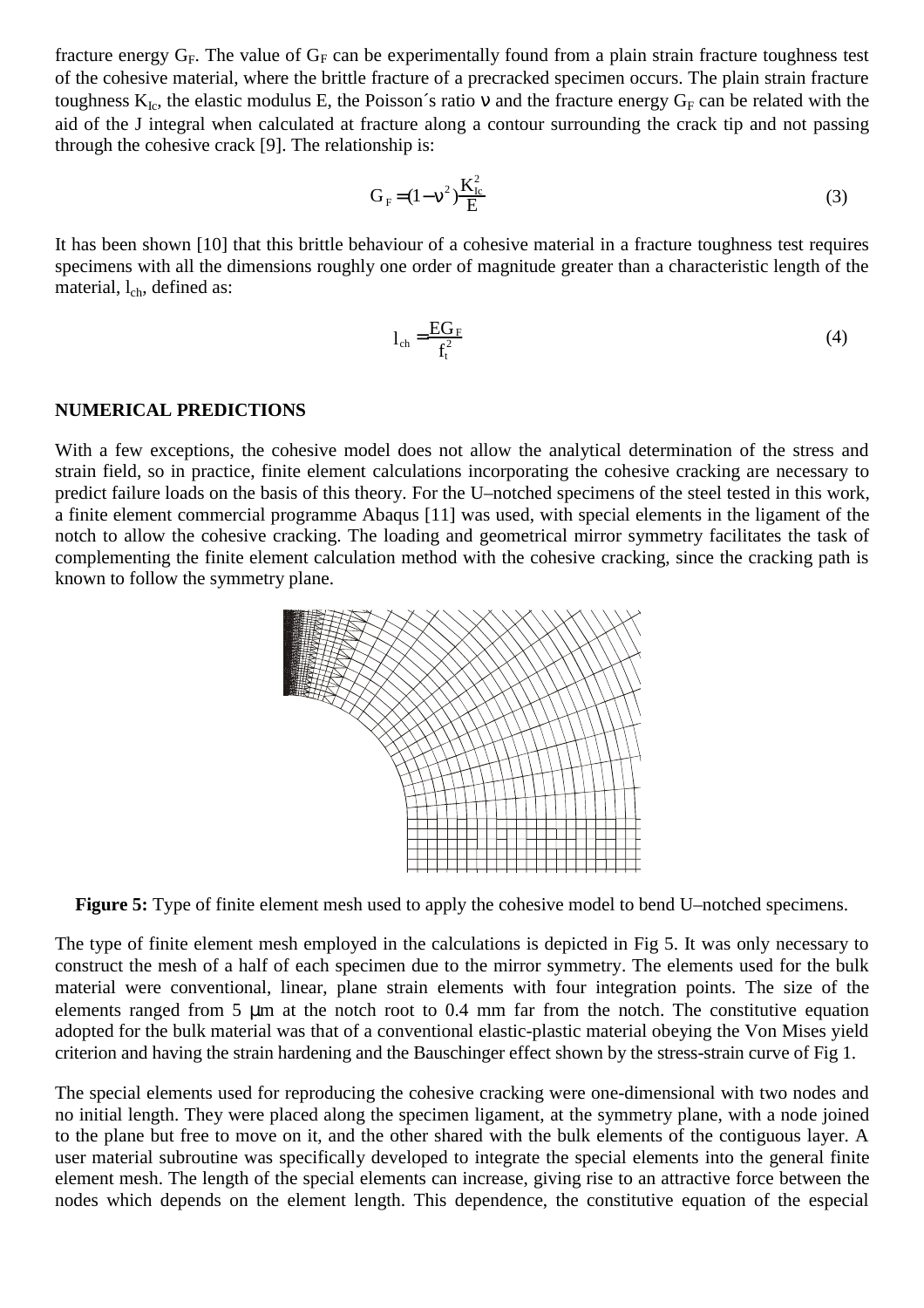elements, was obtained from the softening curve by transforming the cohesive stresses into nodal forces of the special elements by the usual procedure in the finite element method. The CMOD control of the tests was reproduced in the numerical calculations by using the non-linear algorithm that allows the length of the arc force-cohesive displacement curve to be controlled [12] at each loading step.



**Figure 6:** Softening curve of the tested steel.



**Figure 7:** Determination of the cohesive strength for the tested steel.

The softening curve finally used is that shown in Fig. 6. Since Abaqus does not allow a strictly rectangular curve, a slightly trapezoidal rather than rectangular curve was used in fact, but the difference was meaningless. This curve was derived from the fracture energy and the cohesive strength of the tested steel (the area and the height of the rectangle). The fracture energy is  $5.00 \text{ kJ/m}$ , according to Eq (3) and the data given in Table 1, but no formula relating the cohesive strength  $f_t$  to other mechanical properties is available. It was determined from an experimental failure load, that of the specimens of Series A with the largest notch radius. The numerical failure load for this bending device and notch radius was calculated by making the cohesive strength range from 2100 MPa to 2500 MPa. This failure load is plotted in Fig 7 as a function of the cohesive strength. The numerical failure load is seen to coincide with the experimental one at a cohesive strength of 2370 MPa, so this value was adopted for the tested steel.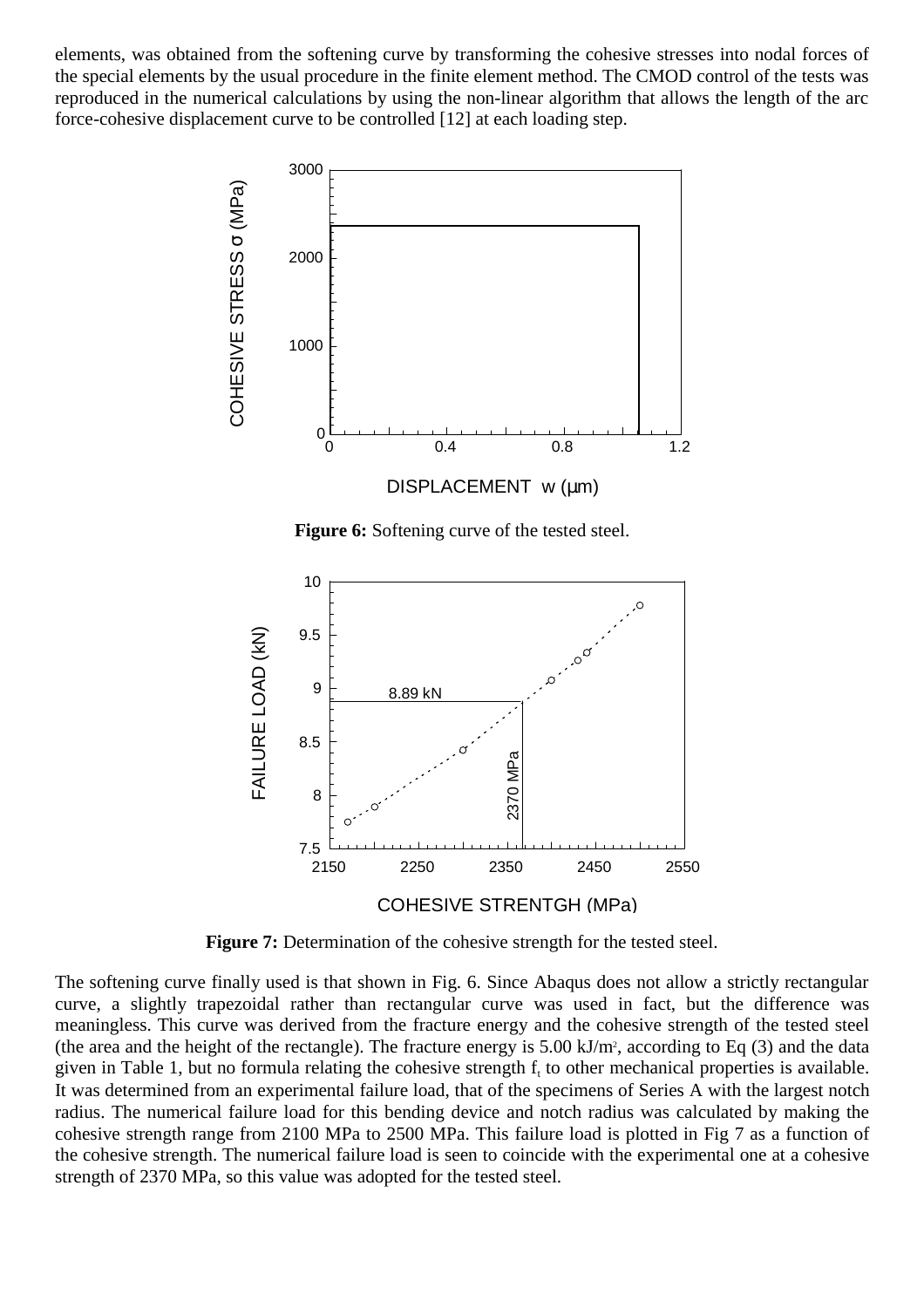Once the softening curve was found, the finite element programme with cohesive cracking was applied to the remaining seven notch configurations of Series A and B. To account for the deviation of the real notch depth from the nominal one, all the calculations were performed for two values of this dimension, 0.94a and 1.04a, a being the nominal crack depth. The computed failure loads are shown in Table 4 jointly with the deviation due to this uncertainty as to the notch depth. An example of the load-CMOD curves numerically obtained (three point bend, 1 mm notch radius) is shown in Fig 8.



TABLE 4 CALCULATED FAILURE LOAD OF THE TESTED NOTCHED SPECIMENS

**Figure 8:** A load-CMOD curve numerically obtained.

# **DISCUSSION OF RESULTS**

The experimental values and the numerical predictions of the failure load of the tested U-notched specimens were plotted in Fig 9 as a function of the notch radius, for comparison. The numerical values are the band bounded by the couple of solid lines, since each one corresponds to one of the notch depths considered in the calculations (the upper line corresponds to the shorter notch and the bottom line to the longer one). The experimental values are plotted as points, the bars being the experimental scatter. In all the cases these error bars meet the uncertainty band of the numerical predictions, so theory and experiments agree.

# **CONCLUDING REMARKS**

It has been shown that the cohesive zone model provides reliable values for the failure load of a high strength, low toughness steel containing U-notches. This is supported by the experimental results obtained with four notch radii and two types of loading. Further, the cohesive model requires only two material constants, one of them measured in independent tests and the other obtained as a fitting parameter of the